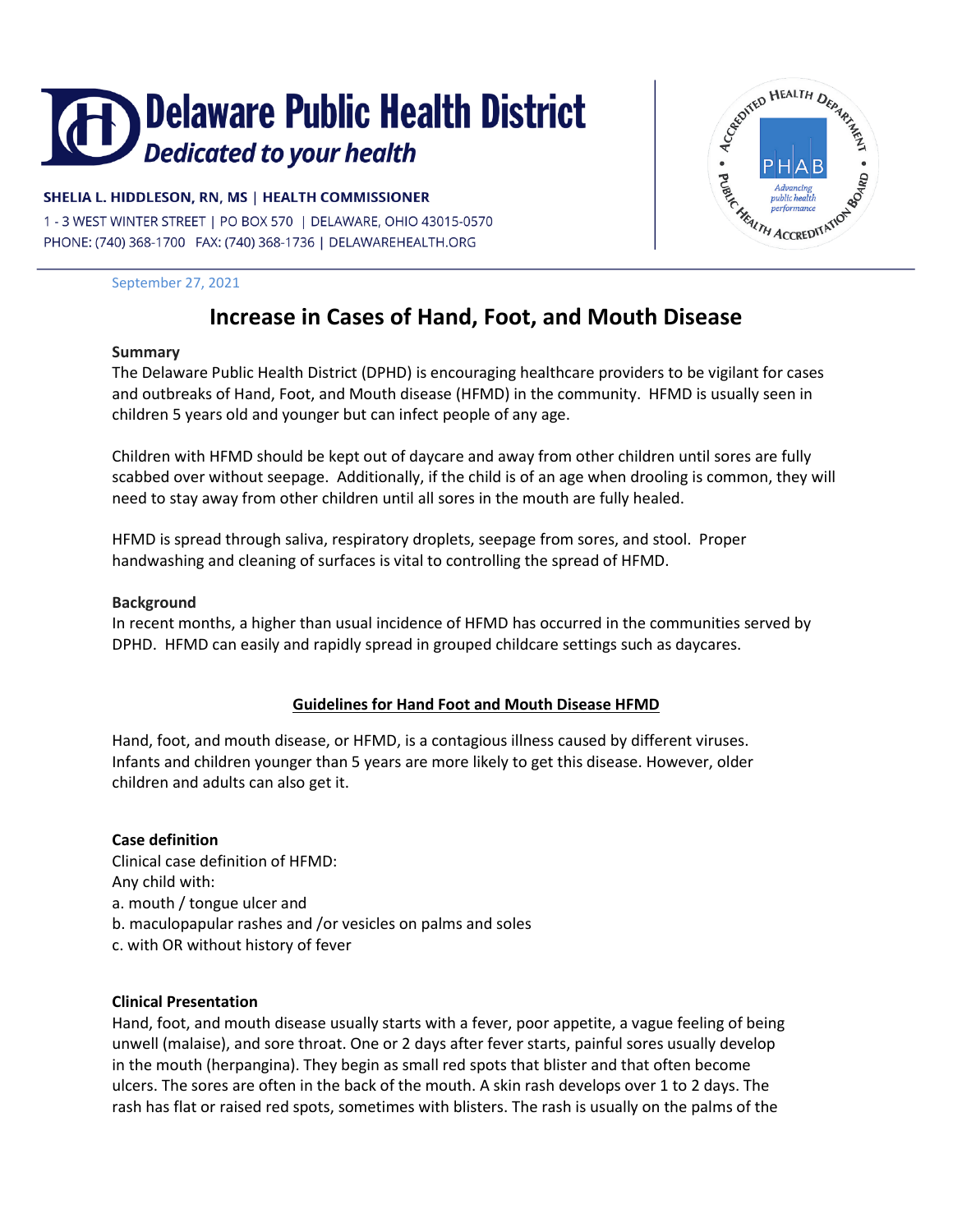hands and soles of the feet; it may also appear on the knees, elbows, buttocks, or genital area. Persons infected with the viruses that cause hand, foot, and mouth disease may not get all the symptoms of the disease. They may only have mouth sores or skin rash.

The viruses that cause hand, foot, and mouth disease (HFMD) can be found in an infected person's:

- Nose and throat secretions (such as saliva, sputum, or nasal mucus),
- Blister fluid, and
- Feces (stool).

An infected person may spread the viruses that cause hand, foot, and mouth disease through:

- Close personal contact,
- The air (through coughing or sneezing),
- Contact with feces,
- Contaminated objects and surfaces.

A person with hand, foot, and mouth disease is most contagious during the first week of illness. People can sometimes be contagious for days or weeks after symptoms go away. Some people, especially adults, who get infected with the viruses that cause hand, foot, and mouth disease may not develop any symptoms. However, they may still be contagious. Therefore, people should always try to maintain good hygiene (e.g., handwashing) so they can minimize their chance of spreading or getting infections. Hand, foot, and mouth disease is not transmitted to or from pets or other animals.

#### **Complications**

- Viral or "aseptic" meningitis can occur with hand, foot, and mouth disease but it is rare. It causes fever, headache, stiff neck, or back pain.
- Inflammation of the brain (encephalitis) can occur, but this is even rarer.
- Fingernail and toenail loss have been reported, occurring mostly in children within 4weeks of their having hand, foot, and mouth disease.

# **Diagnosis**

Depending on how severe the symptoms are, samples from the throat or stool may be collected and sent to a laboratory to test for the virus.

#### **Clinical Management**

There is no specific treatment for hand, foot, and mouth disease. However, some things can be done to relieve symptoms, such as

- Taking over-the-counter medications to relieve pain and fever (Caution: Aspirin should not be given to children.)
- Using mouthwashes or sprays that numb mouth pain

Mild HFMD cases only need symptomatic treatment. Treatment of fever and relief of symptoms, adequate hydration and rest are important. Parents and care takers should be educated on hygiene and measures that they should take to prevent transmission to other children.

# **Infection control**

- Proper hygiene including mandatory hand washing after contact with patient; appropriate cleanliness during diaper changes is imperative.
- Personal items such as spoons, cups and utensils should not be shared and should be properly washed with detergent after use.
- The use of gowns may act as a useful protection for health personnel looking after these patients.